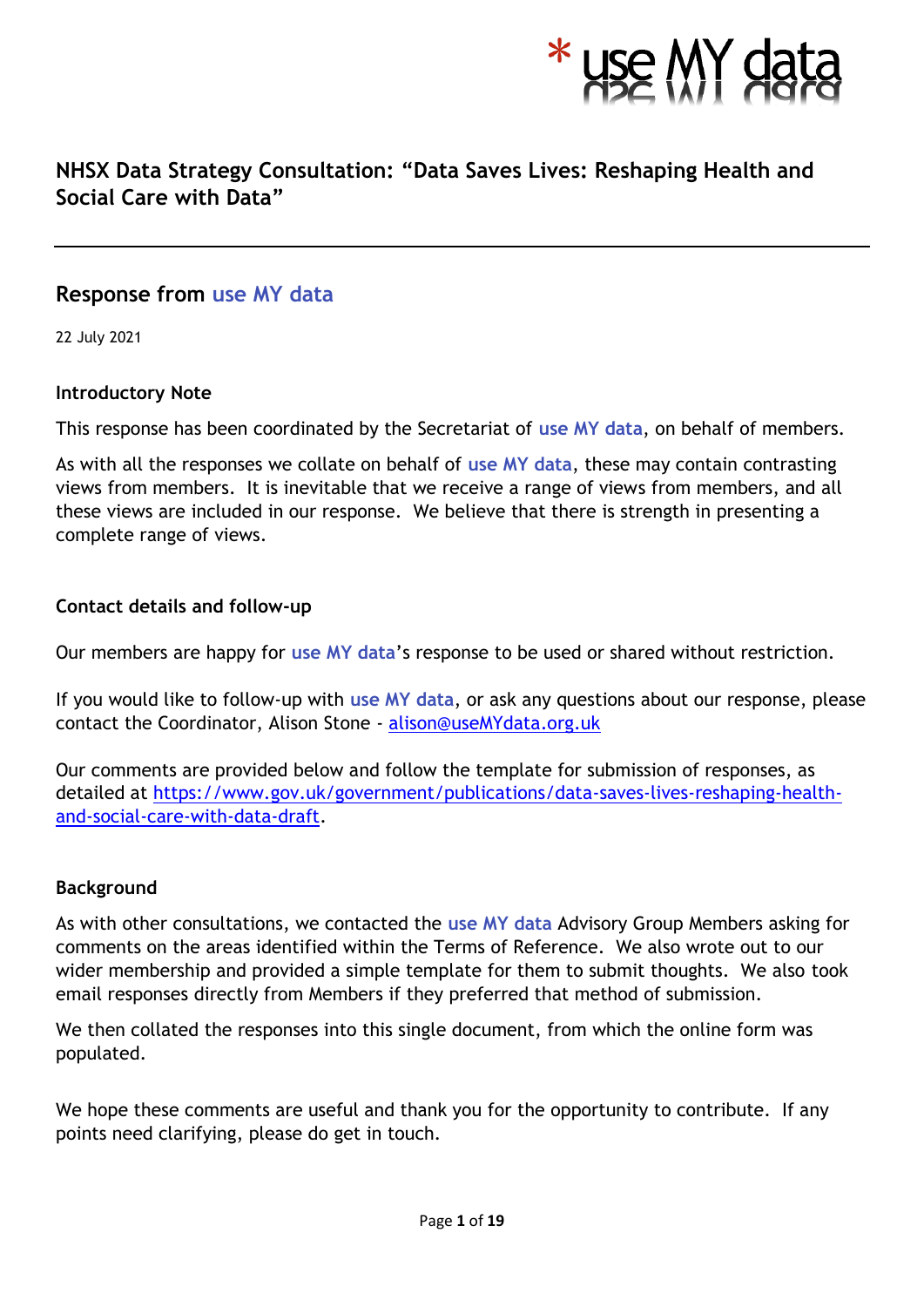

### **The only independent UK movement of patients, relatives and carers focussed on the use of patient data to save lives and improve outcomes**

#### **Our vision**

Our vision is of every patient willingly giving their data to help others, knowing that effective safeguards to maintain the confidentiality and anonymity of their data are applied consistently, transparently and rigorously.

#### **Our mission statement**

- **use MY data** is a movement of patients, carers and relatives.
- **use MY data** endeavours to highlight the many benefits that appropriate usage of healthcare data can make, to save lives and improve care for all.
- **use MY data** aims to educate and harness the patient voice to understand aspirations and concerns around the use of data in healthcare delivery, in service improvement and in research, aimed at improving patient decision making, treatment and experience.
- **use MY data** supports and promotes the protection of individual choice, freedom and privacy in the sharing of healthcare data to improve patient treatments and outcomes.

#### **What we do**

- We promote the benefits of collecting and using patient data to improve patient outcomes with sensible safeguards against misuse.
- We work to bring a patient voice to all conversations about patient data.
- We have developed the Patient Data Citation, which acknowledges that patients are the source of the data. Details are available [here.](http://www.usemydata.org/citation.php)
- We act as a sounding board for patient concerns and aspirations over the sharing and using of data in healthcare and health research.
- ❖ We provide learning resources for patient advocates on patient data issues, including:
	- Hosting events for patients and the public, focussing on patient data topics
	- a library of resources of data security, consent
	- narratives from individuals about the value of collecting and using patient data.
- ❖ We advocate public policy that supports the effective use of patient data within appropriate frameworks of consent, security and privacy, and with the aim of providing benefit to patients and their health care services.

**www.useMYdata.org.uk join@useMYdata.org.uk @useMYdata**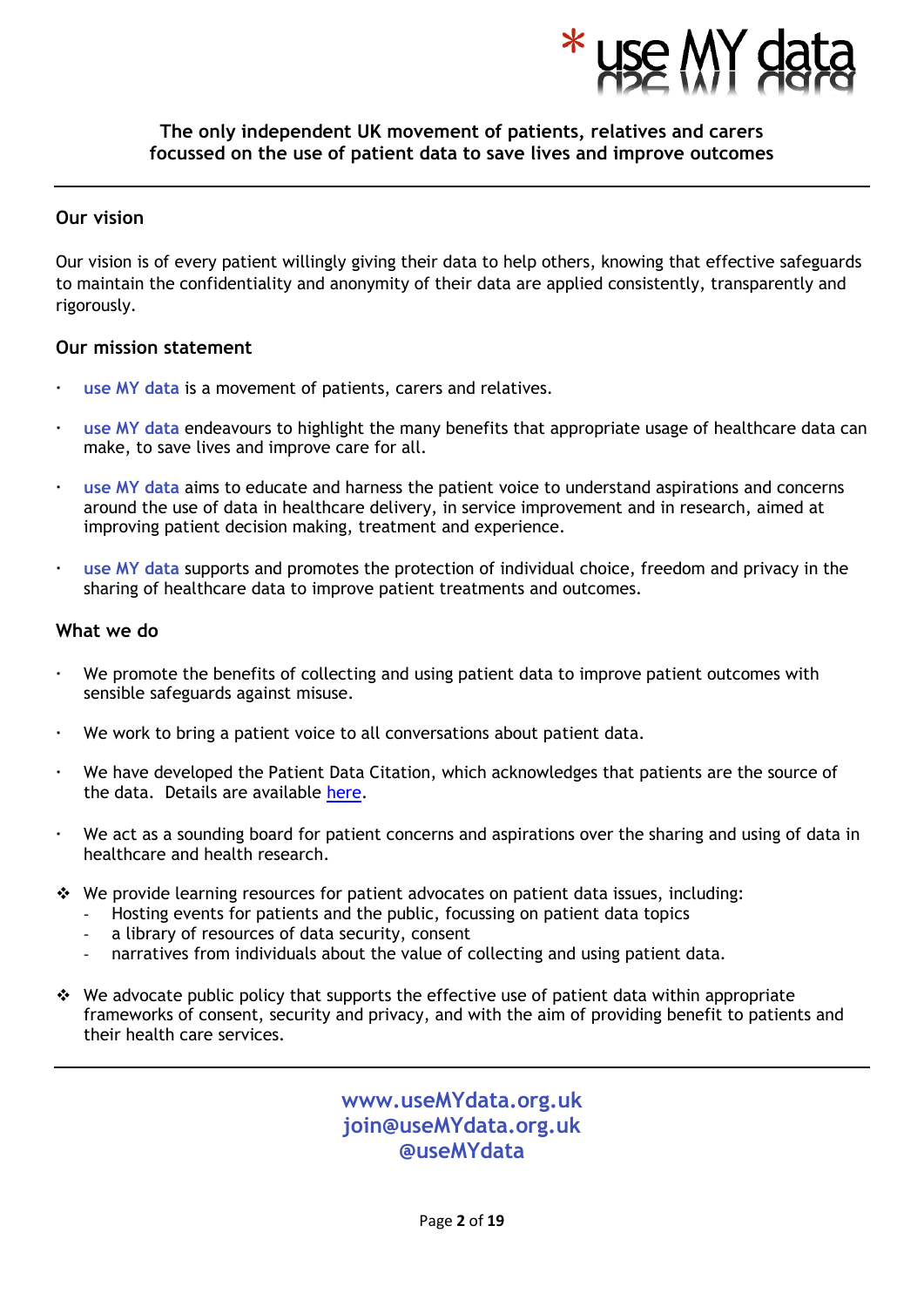# **To what extent do you agree or disagree with the following vision statements for use of data in health and care?**

Our most important responsibility is to deliver truly patient-centred care, which puts people before systems, so people will have better access to their personal health and care data and understand exactly how it is used

| Neither agree nor<br>Partly disagree<br><b>Disagree</b><br>Party agree<br><b>Agree</b><br>disagree |  |  |  |  |  |  |
|----------------------------------------------------------------------------------------------------|--|--|--|--|--|--|
|----------------------------------------------------------------------------------------------------|--|--|--|--|--|--|

Staff can only do their best when they have the right information, so staff will have easy access to the right information to provide the best possible care

|  | Partly disagree<br>Disagree | Neither agree nor<br>Party agree<br>Agree<br>disagree |  |
|--|-----------------------------|-------------------------------------------------------|--|
|--|-----------------------------|-------------------------------------------------------|--|

Leaders and policymakers have a responsibility to continually improve how the people we serve receive care, so leaders in every community will have up-to-date sophisticated data to make decisions and help the health and care system run at its best

| Partly disagree<br>Neither agree nor<br><b>Disagree</b><br>Party agree<br>disagree | Agree |
|------------------------------------------------------------------------------------|-------|
|------------------------------------------------------------------------------------|-------|

Service users and their carers will have high quality, timely and transparent data to improve outcomes, and can easily access to help them make choices about their care

| <b>Disagree</b> | Partly disagree | Neither agree nor<br>disagree | Party agree | Agree |
|-----------------|-----------------|-------------------------------|-------------|-------|
|                 |                 |                               |             |       |

Our researchers can only deliver results based on the information available to them, so they will be able to safely and easily access data to provide innovative solutions to health and care issues for the benefit of every citizen in every community

| <b>Disagree</b> | Partly disagree | Neither agree nor | Party agree | Agree |
|-----------------|-----------------|-------------------|-------------|-------|
|                 |                 | disagree          |             |       |

To maximise the efficiency and effectiveness of our infrastructure, we will ensure the data architecture underpinning the health and care system can easily work together to make better use of data, no matter where it is kept

| Partly disagree<br><b>Disagree</b> | Neither agree nor<br>disagree | Party agree | Agree |
|------------------------------------|-------------------------------|-------------|-------|
|------------------------------------|-------------------------------|-------------|-------|

Time and safety are both essential, so innovators will be supported to develop and deliver new solutions safely and sensibly for the benefit of all citizens, staff and the system

| <b>Disagree</b> | Partly disagree | Neither agree nor | Party agree | Agree |
|-----------------|-----------------|-------------------|-------------|-------|
|                 |                 | disagree          |             |       |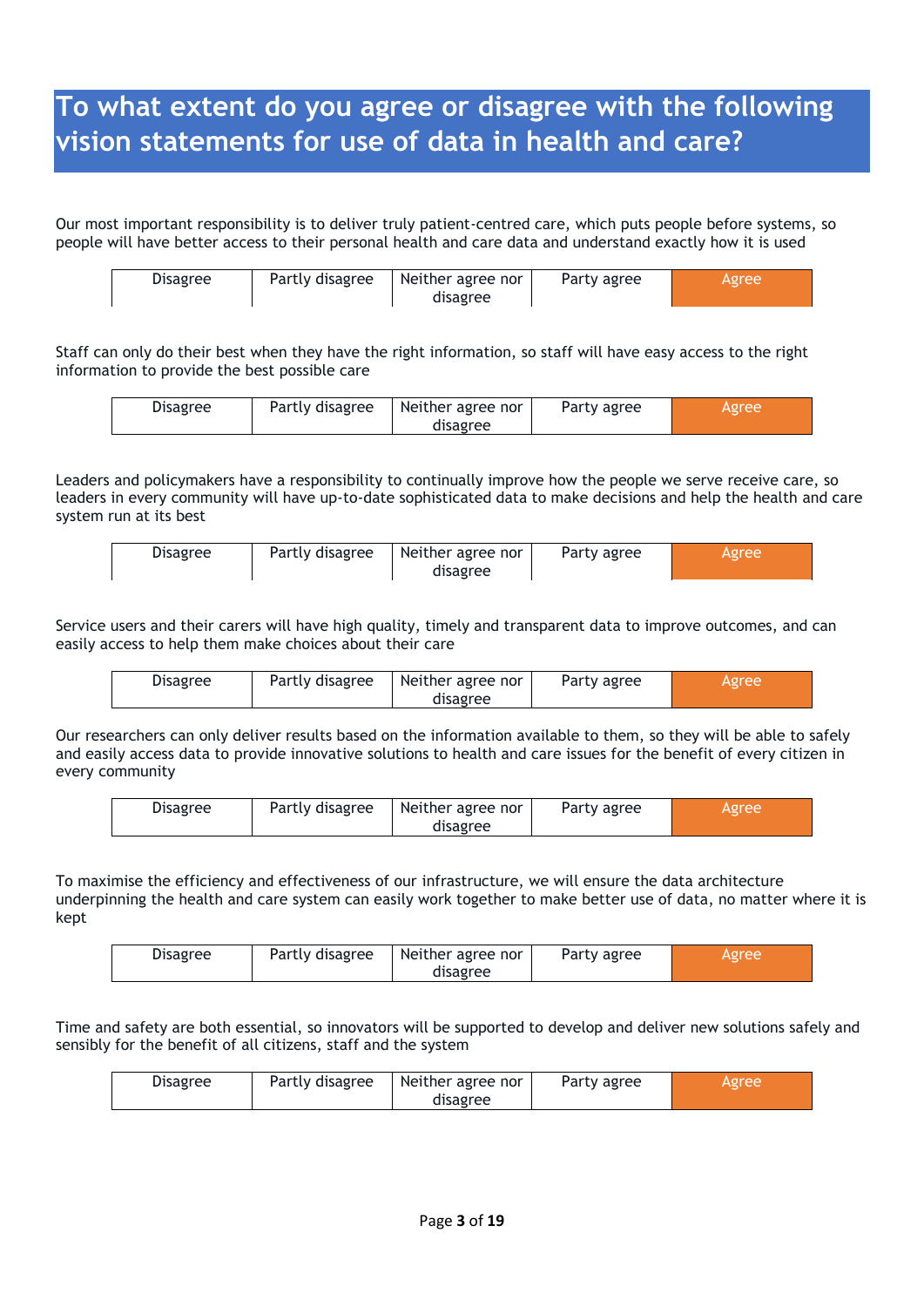Overall, we found it difficult to disagree with most of these vision statements as they appeared to be largely the obvious ones to address. However, it is unclear how these aspirations will be implemented.

Realising the benefits of a truly National Health Record

We support the vision of a comprehensive National Health Record, separated physically from local systems with local systems accessing, updating and analysing that National Health Record so that my full medical record is visible to all relevant clinicians when they are providing care to me no matter where they are based in England (or better still the UK).

Currently if you are taken ill and go to a hospital away from home that hospital may not be able to see your health records when making potentially life-saving decisions about the care you should receive. In most areas, even your local hospitals may not be able to see your GP record in an emergency.

use MY data believes these data limitations can and should be overcome as a key step in delivering the best care or service wherever you need it.

use MY data supports a move to ensure all parts of your health and social care record are available and accessible to you and your health professionals across the country when you need treatment or advice.

Why does use MY data support this change?

Because in making the best decisions about what advice or treatment to give you, clinicians need to know your full health background – your health history, your current health problems and treatments and medications, your allergies. In fact, all the data held by your GP, hospitals and mental health and social care providers that have previously treated you.

This use of your data to provide you with the most appropriate healthcare is the key reason why use MY data supports this change but there are two other important benefits that this access to health records will bring:

Personal access to your health record. Through full security controls, you should be able to access your health records to better understand the trends in your health and potentially to add health data such as daily blood pressure readings to enable professional monitoring of your progress. Also, to check if any health incidents are missing and if there are any errors on your health record which you can then ensure are corrected.

● Once this data is available nationally it could enable a separate, free-standing anonymised version of the data to allow approved researchers to carry out strictly controlled research in order to identify better approaches to prevention and diagnosis, to support smarter and more personalised treatments and to promote well-being and good health

Some words directly from our Members: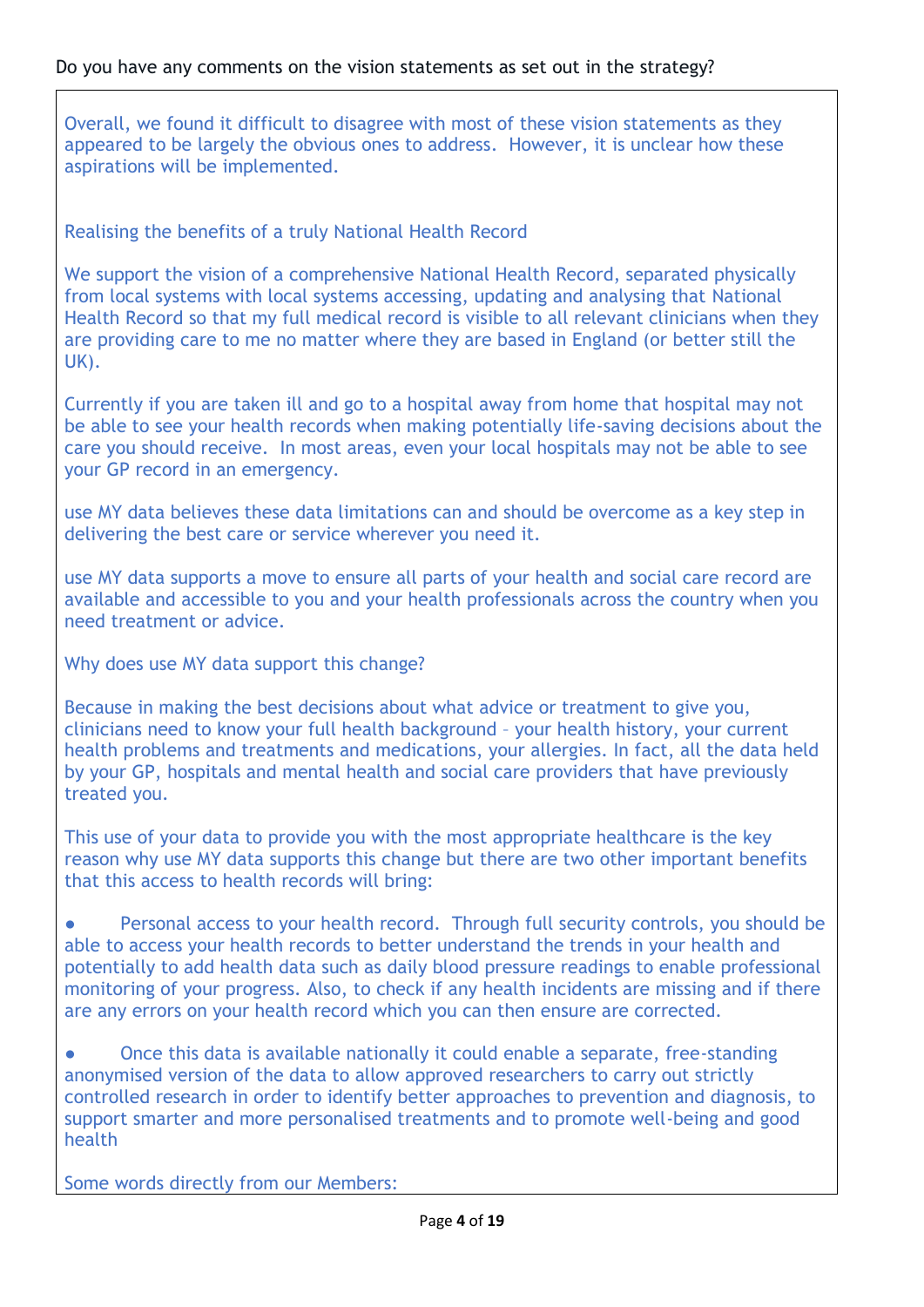"The vision statements as laid out are just that – visions. It is difficult not to agree with them as a list of visions, but we must ensure the strategy is grounded in reality."

"As visions, I have few objections, but it lacks a set of clear and comprehensive objectives to underpin the achievement of these 'visions'. No mention is made of budget or capacity to back up these commitments."

"The vision statements are generally good. However, some phrases mean little. e.g., Chapter 6 'separating the data layer'. While this is explained later in the strategy it probably needs another phrase at the vision level.

"I agree with the vision statements."

"I support the vision/priorities and I think most members of the public would if they are properly explained. I think there is a massive challenge to get the NHS bodies/staff behind the priorities and really committed to sharing data across all the NHS and Social Care and, to a certain extent, ceding control over 'their' patient data and local priorities"

"A move to such a cloud-based health records database would also be a key enabler to allowing me to see my full health record and towards creating a nationally managed and secured comprehensive planning and research repository"

"A parallel national database to support planning and research"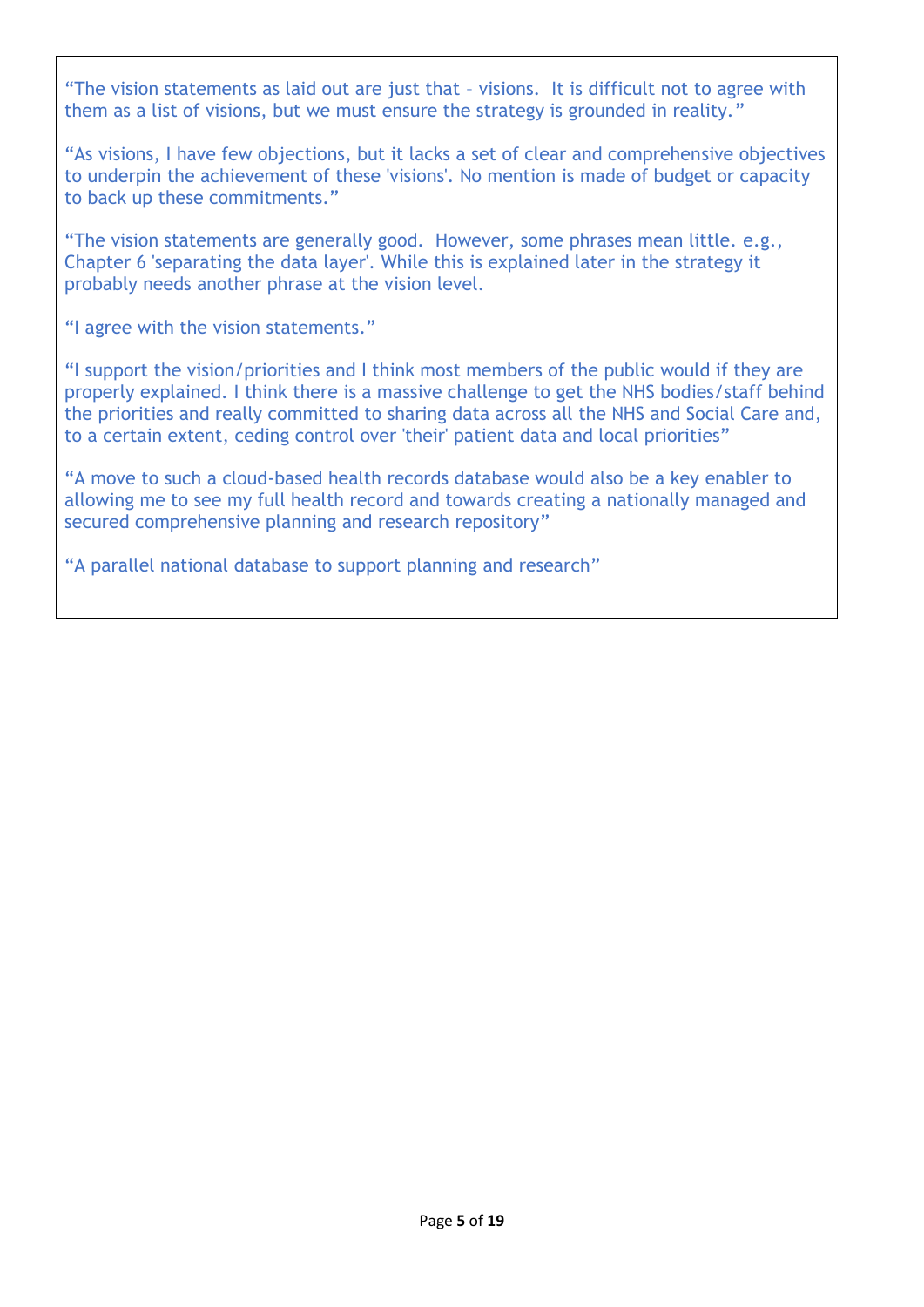# **How do you rate each of the three priorities outlined in the strategy?**

To build understanding on how data is used and the potential for data-driven innovation, improving transparency so the public has control over how we are using their data

| Not at all | Slightly  | Moderately | Verv      | Extremely        |
|------------|-----------|------------|-----------|------------------|
| important  | important | important  | important | <u>Important</u> |

To make appropriate data sharing the norm and not the exception across health, adult social care and public health, to provide the best care possible to the citizens we serve, and to support staff throughout the health and care system

| Not at all | Slightly  | Moderately | Very      | Extremely  |
|------------|-----------|------------|-----------|------------|
| important  | important | important  | important | umportant' |

To build the right foundations - technical, legal, regulatory - to make that possible

| Not at all | Slightly  | Moderately | Very      | Extremely |
|------------|-----------|------------|-----------|-----------|
| important  | important | important  | important | important |

### Do you have any comments on the priorities as set out in the strategy?

### Highlighting the benefits of choice It is important that we, as patients, have control over how, and know where, our data, and our tissue samples collected during testing and medical interventions, are used. We should be able to make informed decisions and be given the opportunity to opt out of sharing our data, if we wish. Within this is it crucial that we are aware of both the benefits and the risks of data sharing. It is after all our own unique personal data. There are significant safeguards to manage the potential risk of data usage. Firstly, we support and promote the consistently safe, transparent and informed sharing and use of patient data, while respecting any individual patient's choice to opt out of sharing the data but to continue to use NHS services. We also recognise and support the several ways that our privacy is shielded when our healthcare data is shared for research or for the benefit of the NHS or other patients, for example by removing any information which identifies us, by using an independent review process for data sharing, by ensuring strict legal contracts are in place before data is transferred to another party, and by implementing robust data security standards. These are contained in the principles of the Five Safes.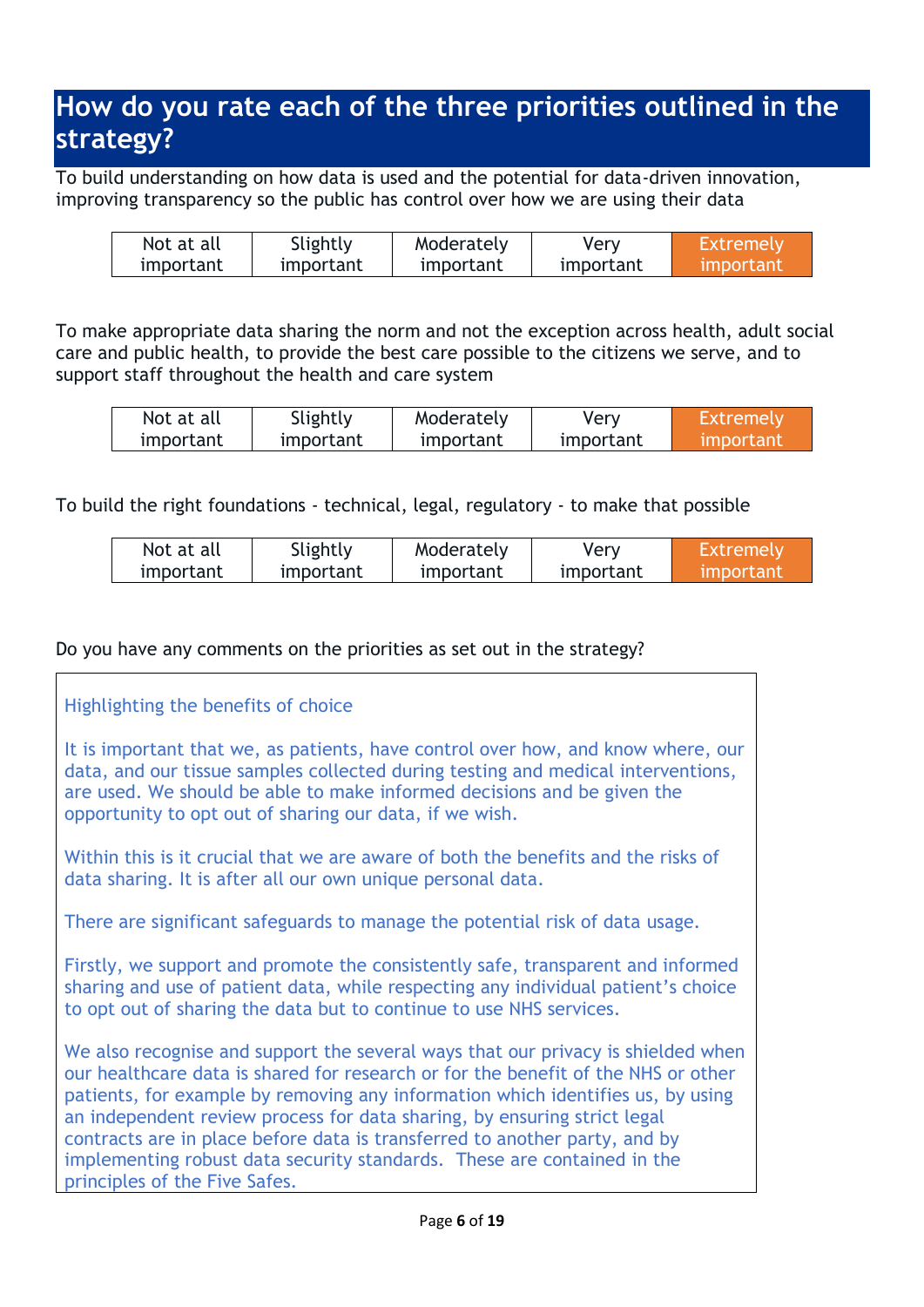There are significant benefits of using patient data for research

The benefits of sharing and using patient data are not always understood or communicated well. But most treatments and care provided by the NHS are based on data and information from patients. Using this data improves health care and treatment, advances medical research and ultimately reduces suffering and saves lives.

A key benefit is that researchers can analyse millions of people's health in this 'real world' data, which allows them to study rare diseases that affect small numbers of people, or side effects of treatments that are serious but don't occur very often, but without identifying any individual patients, because the data is anonymised and our privacy is protected by law and by regulators.

Some comments directly from our Members are:

"Technical, legal, regulatory – but where does public awareness, support, involvement and governance fit in this? Where is the involvement role for patients in decisions about uses of patient data?"

"Not sure priorities are mentioned? If this is the 'Taking this further' section then most seem appropriate."

"Priorities are OK; but the biggest challenge will be delivering on them. It would be useful if the strategy made some reference to a programme Board or other similar process - assuming there is one to ensure things are delivered on time. If there isn't a Programme Board, there should be!"

"I agree with the priorities"

"Fully support the priorities. However, I would like to see a bigger commitment towards easing data-driven research and product development and moving the conclusions of research and development into use in the NHS to improve health"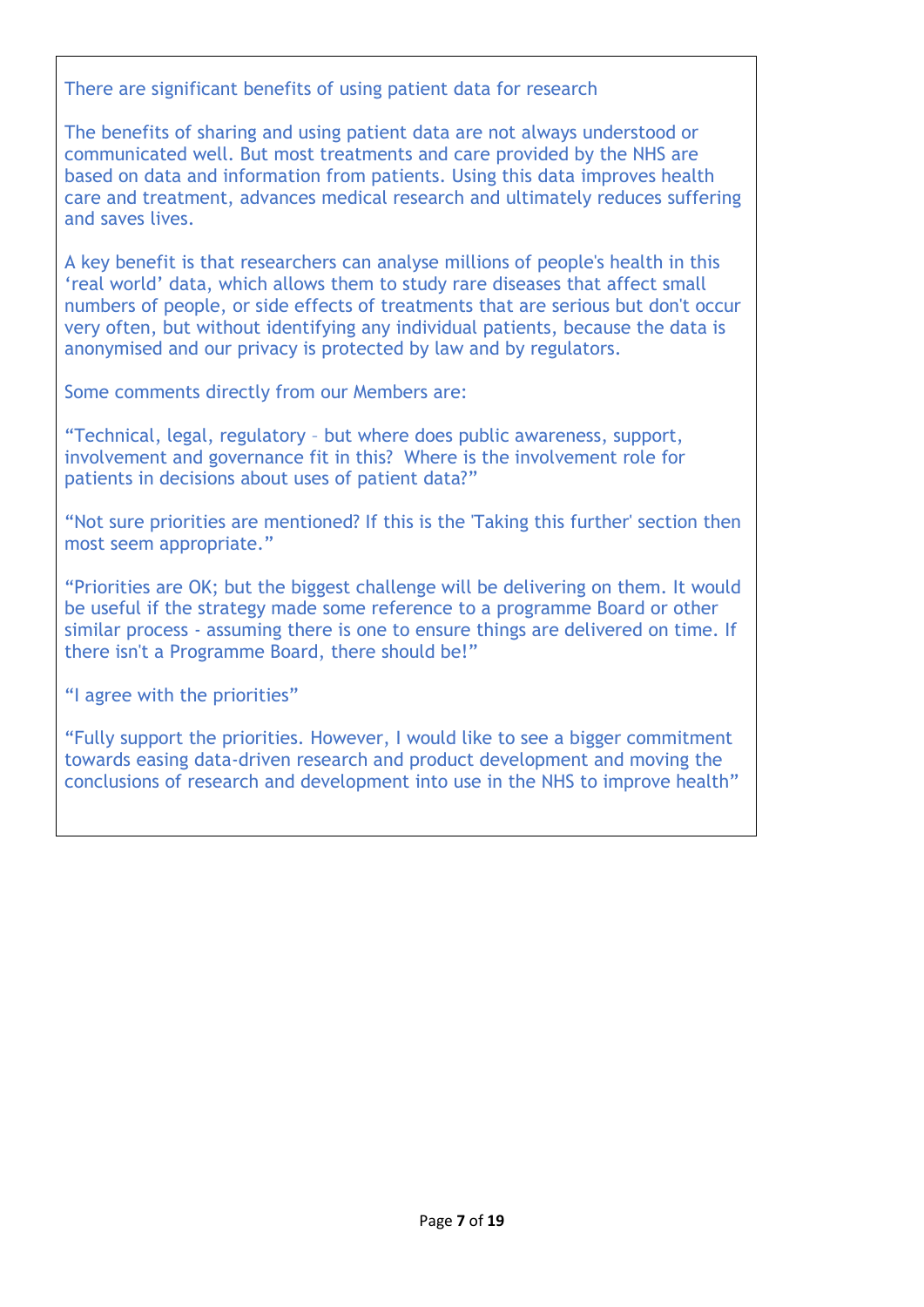## **[Commitments in each chapter](https://consultations.dhsc.gov.uk/60d3066e28b714157343464c/8d02b313-d82a-45be-8f6c-7ce044ea044e/4efb64b7-c43f-4733-9761-0d76031fcfb1)**

**Please indicate how much you agree or disagree that the commitments in each chapter of the strategy are the appropriate ones to pursue.**

Chapter 1: Bringing people closer to their data commitments

| Strongly | <b>Disagree</b> | Neither agree | Agree | Strongly agree |
|----------|-----------------|---------------|-------|----------------|
| disagree |                 | nor disagree  |       |                |

Chapter 2: Giving health and care professionals the data they need to provide the best possible care commitments

| Strongly | <b>Disagree</b> | Neither agree | Agree | Strongly agree |
|----------|-----------------|---------------|-------|----------------|
| disagree |                 | nor disagree  |       |                |

Chapter 3: Supporting local and national decision makers with data commitments

| Strongly | <b>Disagree</b> | Neither agree | Agree | Strongly agree |
|----------|-----------------|---------------|-------|----------------|
| disagree |                 | nor disagree  |       |                |

Chapter 4: Improving data for adult social care commitments

| Strongly | <b>Disagree</b> | Neither agree | Agree | Strongly agree |
|----------|-----------------|---------------|-------|----------------|
| disagree |                 | nor disagree  |       |                |

Chapter 5: Empowering researchers with the data they need to develop life-changing treatments, models of care and insights' commitments

| Strongly | <b>Disagree</b> | Neither agree | Agree | Strongly agree |
|----------|-----------------|---------------|-------|----------------|
| disagree |                 | nor disagree  |       |                |

Chapter 6: Helping colleagues develop the right technical infrastructure commitments

| Strongly | <b>Disagree</b> | Neither agree | Agree | I Strongly agree |
|----------|-----------------|---------------|-------|------------------|
| disagree |                 | nor disagree  |       |                  |

Chapter 7: Helping developers and innovators to improve health and care commitments

| Strongly | <b>Disagree</b> | Neither agree | Agree | Strongly agree |
|----------|-----------------|---------------|-------|----------------|
| disagree |                 | nor disagree  |       |                |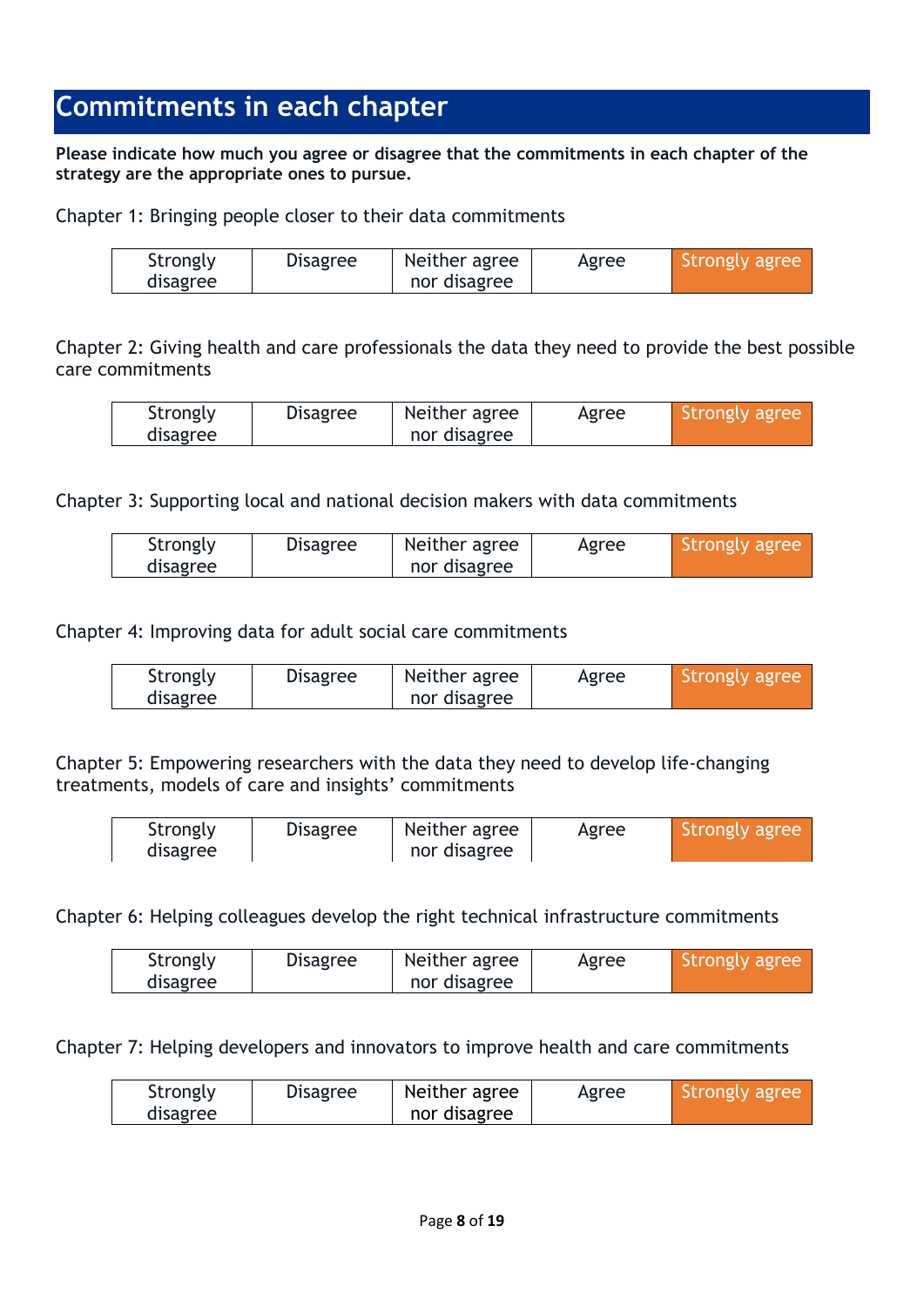Chapter 1: Bringing people closer to their data

At our March 2021 webinar we explored the topic of patients being able to see, interact and even make corrections to their own health records. The webinar highlighted the reality about patient accessible, and/or patient-held records, across the UK, together with the constraints, blockers and enablers.

Following the webinar, we polled the delegates to ascertain their priorities for next steps for use MY data to take. This document is a summary of those next steps, in the form of a Call to Action.

Currently English GPs are required to give their patients online access to their own GP records if the patient requests this access.

use MY data became concerned that this was perhaps not well known to patients and not always working well in practice. We held an online workshop for our members on 3 March 2021 to brief members on this service and to understand whether patients valued this access and what concerns they had.

We also examined with patients whether this access should be extended to include data held in hospitals, and not just GP Practices.

As a result of feedback from those who attended the workshop, use MY data has prepared this Call for Action. There are two main themes:

a) The NHS should provide better information for GP Practices and patients about the rights of patients to see our own record and how we can overcome any problems in that access,

b) The NHS should extend this right so that patients can access our hospital data too.

Benefits of online access to our records

The feedback from the majority of participants was that they valued the intent of being able to access their health records and, in particular, they appreciated the opportunities:

● to look back and reflect on information discussed with their GP during consultations

● to identify trends over time on results such as blood tests as a prompt to their taking action

● to identify missing or incorrect information and have the record corrected

to be able to access health care records when needing treatment in other parts of the country or even overseas (for example via an app or a portal) so that those doctors can see our GP Record and make better informed care decisions in possibly life-threatening circumstances.

Some Patients have some concerns about online access to their records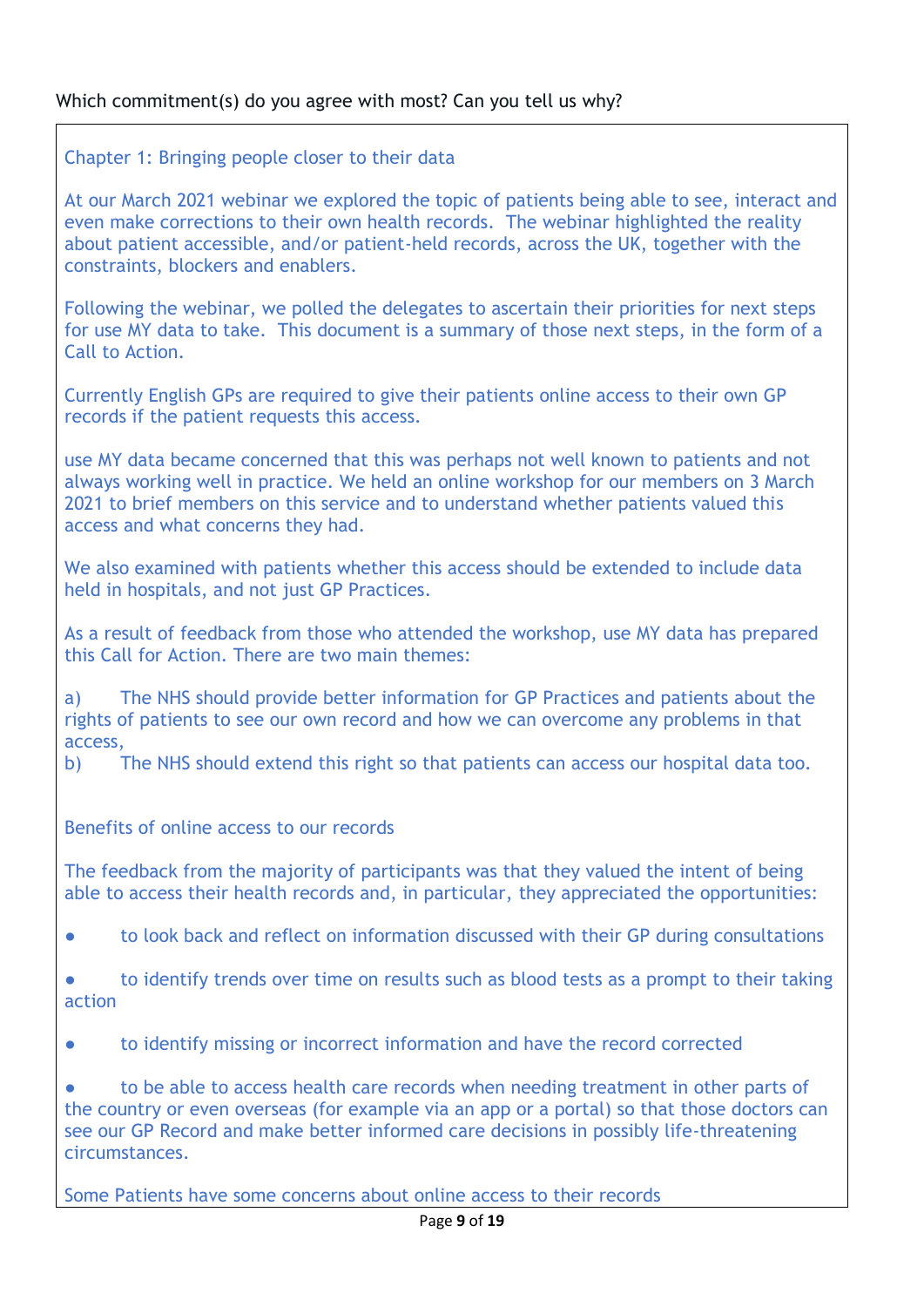Attendees at the workshop did express some concerns about access:

● Will the data be secure, or can unauthorised people access the data and, in accessing their own data, will patients leave a digital footprint which might be misused?

- This has been Government policy for several years. Why has progress been so slow?
- Do patients have access to the full GP record including free text and hospital letters?
- How can I persuade my GP to let me have access to my record?
- How can patients ensure errors are corrected?
- What about access to older information such as childhood vaccinations?

● GPs seem to use the fact that family members and carers are referred to in my record as a reason for not allowing access. What's the position?

● If patient access can be done for GP records, then what about hospital records?

The use MY data Call to Action for the NHSX Strategy

On the basis of what use MY data learnt from the workshop and from other patient discussions, use MY data calls on the NHS to take actions to ensure that:

1. all GPs are aware of their duty to make records available to their patients via the online service, that they know how to do this, how to overcome any problems and they know how to deal with any potentially confidential references to third parties

2. better information is created and widely distributed to patients to ensure they know their rights of access, they know how to initiate the service, what to do if their GP does not cooperate in providing this access, how to overcome any technical problems, what information they can expect to see and what information can be legitimately withheld and what to do if they observe missing or incorrect data

3. there is a plan for improvement in the service both to include more effective access to the GP record

4. all these principles are applied in order to allow patient access to hospital records

Chapter 2. Data for health professionals

Is there a mismatch between ministerial ambition for national data separated from local systems and local thoughts exemplified in the workshops?

The local thoughts included a focus on, by 2024, creating an enhanced summary care record and regional system interoperability. Such local progress may make it harder to achieve national goals. We need to have a clearer statement of the endpoint so that short term plans move us towards it rather than entrench local structures. Achieving local interoperability does not sound like a national shared record separated from the individual applications.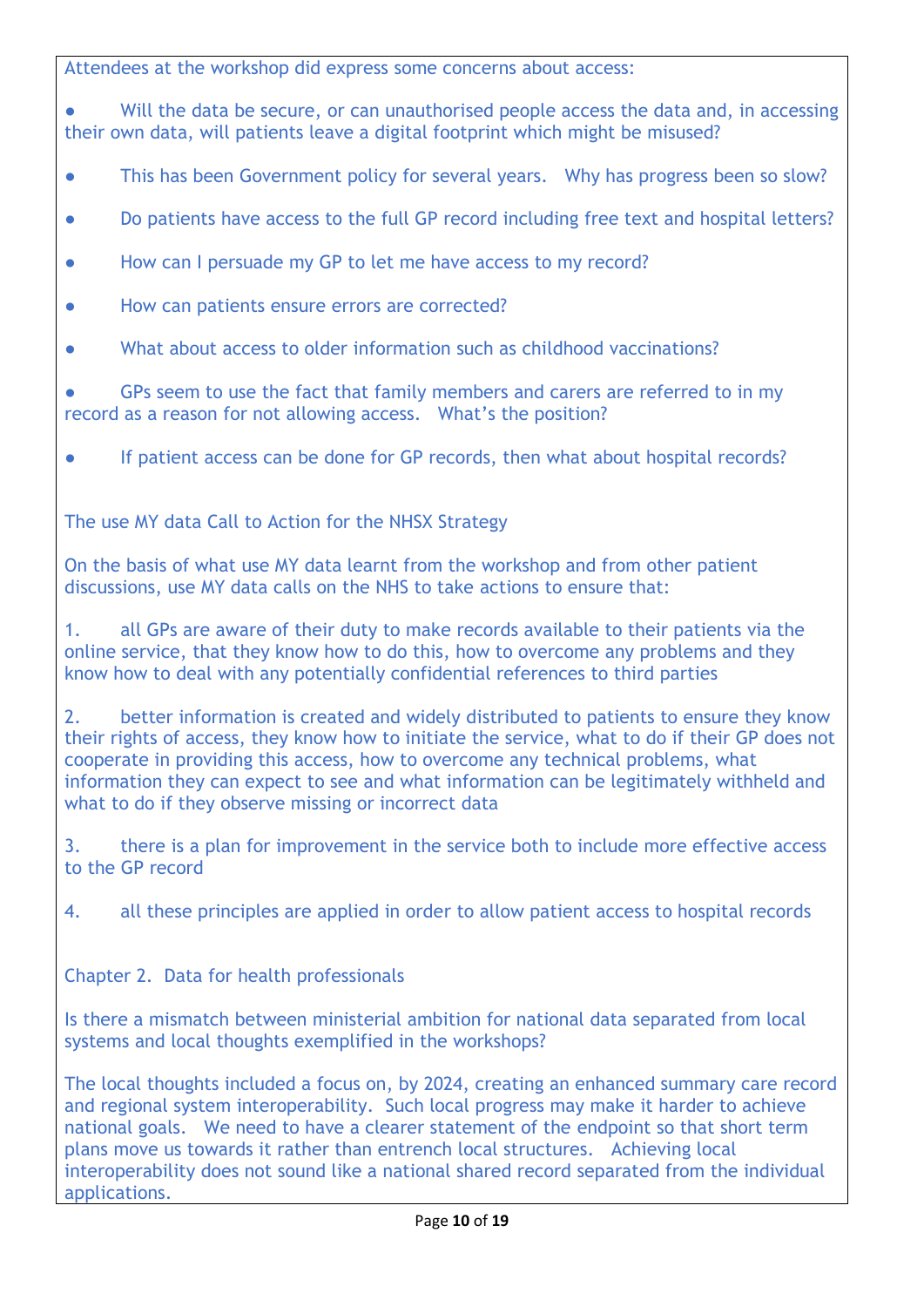There is a commitment to 'comprehensive record sharing by 2024'. However, the workshops suggested that will only be an enhanced summary care record shared regionally rather than full health records shared nationally. Whilst that would be progress it would not deliver what I believe is the ministerial vision and we need more clarity on what is to be delivered and when.

Chapter 3. Supporting local decision makers

All the discussions at the workshops were about developing local management and planning systems. Can we not identify common problems for which common solutions can be developed?

Chapter 4. Integrating social care

Data in social care presents significant challenge. There are few data standards, use of the NHS Number has been historically low and there is limited technical capacity. There should be a focus on getting the basics right first.

Chapter 5. Data for research

In our previous submission to the Goldacre Review we noted a point raised by one of our Members, frustrated by the continued lack of access to data for research:

"We have narrowed the doorway and then put bouncers on the door. We are now trying to negotiate with the bouncers, but what's really needed is to put the doorway back to how it was."

- We continue to see unreasonable timeliness of large data controlling bodies in providing access to data for research
- The benefits of using the data must not be overshadowed by perceptions of risk, or behaviour which is disproportionately risk averse
- Trusted Research Environments should provide a more robust mechanism to enable research
- Transparency must be an essential and integral part of any successful solution 'say what you do and do what you say'
- There must be inclusion of patients in all decision-making processes around data access and release
- Engagement with the public and patients on the benefits of data sharing but also the privacy assurances will be vital – building on the successes of the pandemic
- All analytical and research outputs should adopt the Patient Data Citation.

We subscribe to the philosophy that data saves lives. We would therefore argue that not using data costs lives.

Some specific words directly from our Members are:

"The one which puts the patient at the heart of their data and allows them to access data generated in primary and secondary care. I have to engage with both primary and secondary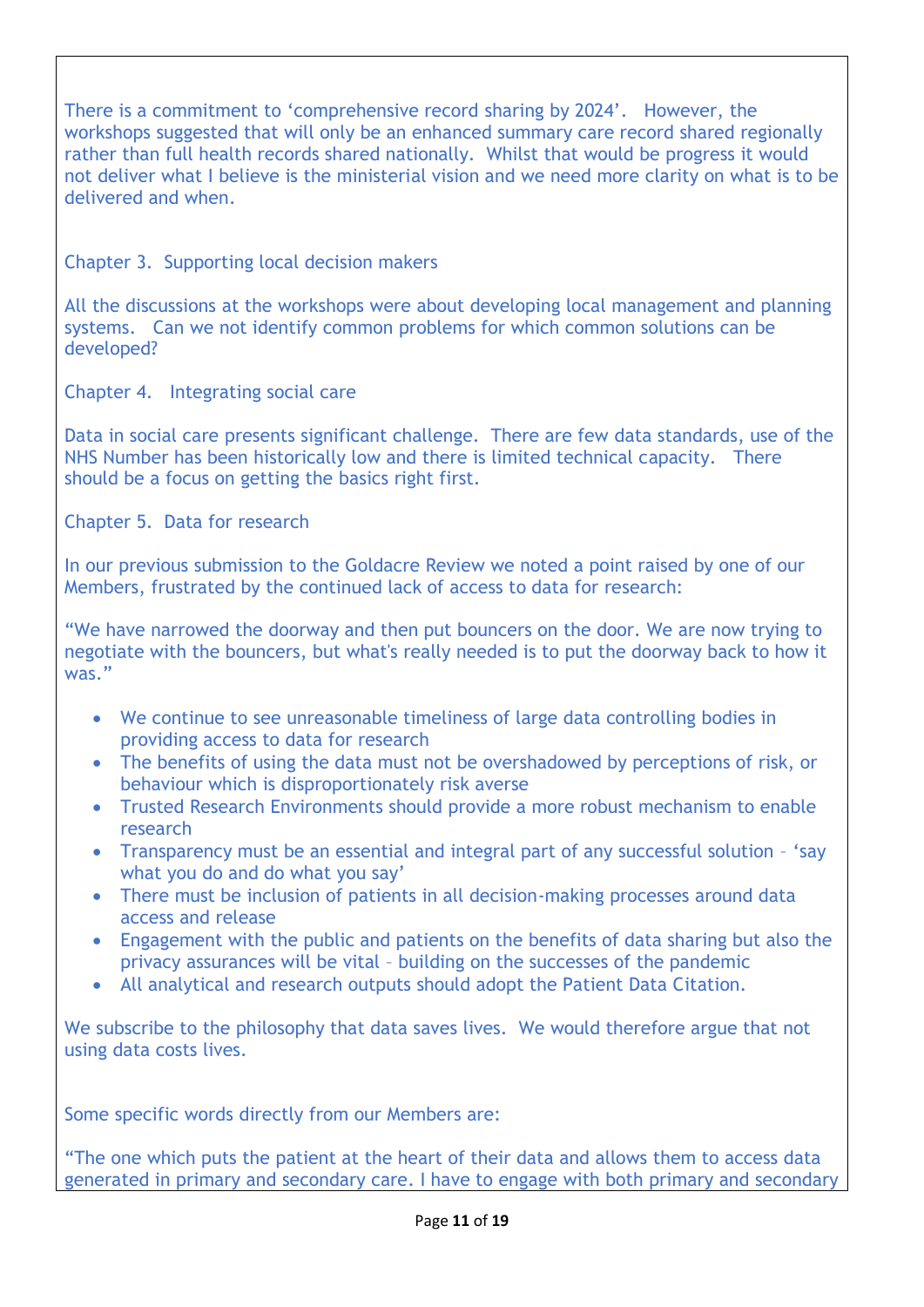care to manage my chronic conditions and this will simplify things enormously. At present I Have to pester staff for hard copies of test results and enter them on my own spreadsheet"

"A comprehensive shared national health record accessible throughout England (first of all) at all points of care and accessible to the individual, This is best achieved by separating the data from the applications and the originating organisation. This is critical to improving care wherever it is delivered, to being transparent to the public on their health record, to responding to national emergencies and to providing the means for a national health data repository to support and govern and control data-driven health research and product development."

Which commitment(s) do you disagree with most?

If you disagree with any of the commitments, can you tell us why? Tick all reasons that apply:

- $\Box$  Technical Deliverability
- $\Box$  Timeframe
- $\Box$  Impact on staff
- $\Box$ Data protection and security
- $\Box$ Ethical objection, fairness or inclusiveness
- $\Box$ **Transparency**
- $\Box$ Accountability

### Please provide any additional comments about why you disagree with any of the commitments:

Overall, we found it difficult to disagree with any of the commitments.

Some words directly from our Members are:

"I agree with the commitment to allow people to see how their data is used for secondary purposes but there seems an unachievable immediacy about that commitment. Data is released for secondary purposes from 1000's of sources currently (e.g., all GP practices are Data Controllers). If we put a short-term focus on getting them to report all releases then we will consume massive resources, reduce clinical productivity and will inevitably fail to do it completely leading to media-driven outrage undermining the whole programme."

### Is there anything obvious that is missing from the commitments that you feel is important?

Acknowledging and raising awareness of the use of patient data

In 2015 use MY data proposed the inclusion of a citation on all publications using patient data, to state that the data used within the publication comes from patients. The citation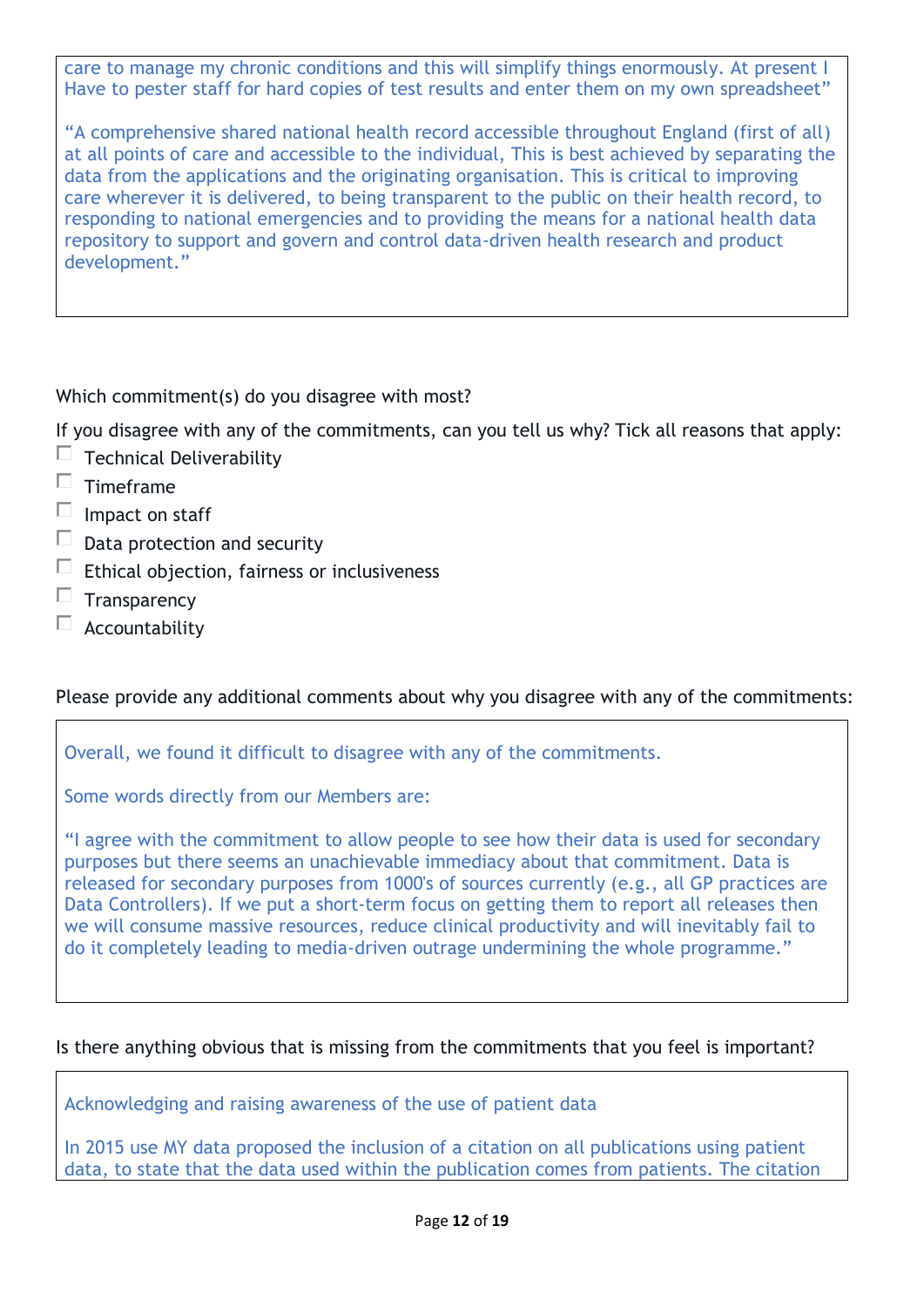would be a recognition of some of the benefits of using patient data and would acknowledge the patient contribution as well as highlighting how the data has been used.

The agreed citation wording is: 'This work uses data provided by patients and collected by the NHS as part of their care and support.'

The citation is being widely used across a range of outputs and publications from large numbers of academic institutions and commercial organisations and has been adopted national bodies such as the HDR-UK, NIHR, Public Health England, the Office for National Statistics and many research charities.

We would like to see this Patient Data Citation recognised within the Strategy.

Some words directly from our Members:

"Unhappy that patient-reported outcomes measures (PROMs) data is referenced but patient-reported experience measures (PREMs) is not."

"The Artificial Intelligence section is a worry - so much short-term focus on building capacity yet no medium-term perspective of possible challenges and problems."

"There is very little if any comment on communication with the public e.g., bringing people closer to data adds no value if that data is indecipherable."

"Yes; a UK wide strategy. While I recognise that health is a devolved matter there needs to be a UK strategy to make sure that data generated in the 4 nations is sent to UK databases (there are a number of examples in the strategy) For instance, I suffer from a rare disease about 1 in 10,000 people have this condition. So, for Northern Ireland this means about 190 people - hardly statistically significant in research terms. Thus, there is a need to aggregate data UK wide for research."

"In addition, many UK citizens travel to devolved nations; for their own safety their care data should be available in those nations NHS facilities. If we really believe that data saves lives, then the UK Government needs to place certain obligations on the devolved Governments."

"If we achieve the commitments then data will be stored differently, controlled differently and used differently. It is likely that the current data governance, controllership, opt-out arrangements and accountability for data completeness, accuracy and timeliness may no longer be appropriate, and I think there needs to be a commitment to re-thinking those issues in parallel to the 'easier' technical thinking represented in the current strategy. Potentially we can release front-line staff from some of those burdens thus improving clinical productivity whilst giving greater control to the individual and improving data control and security standards and data-contracts. It is essential that these issues are thought through in parallel to the technical thinking so that one does not get out of alignment with the other and so that patient and clinical confidence in the innovations is developed rather than squandered."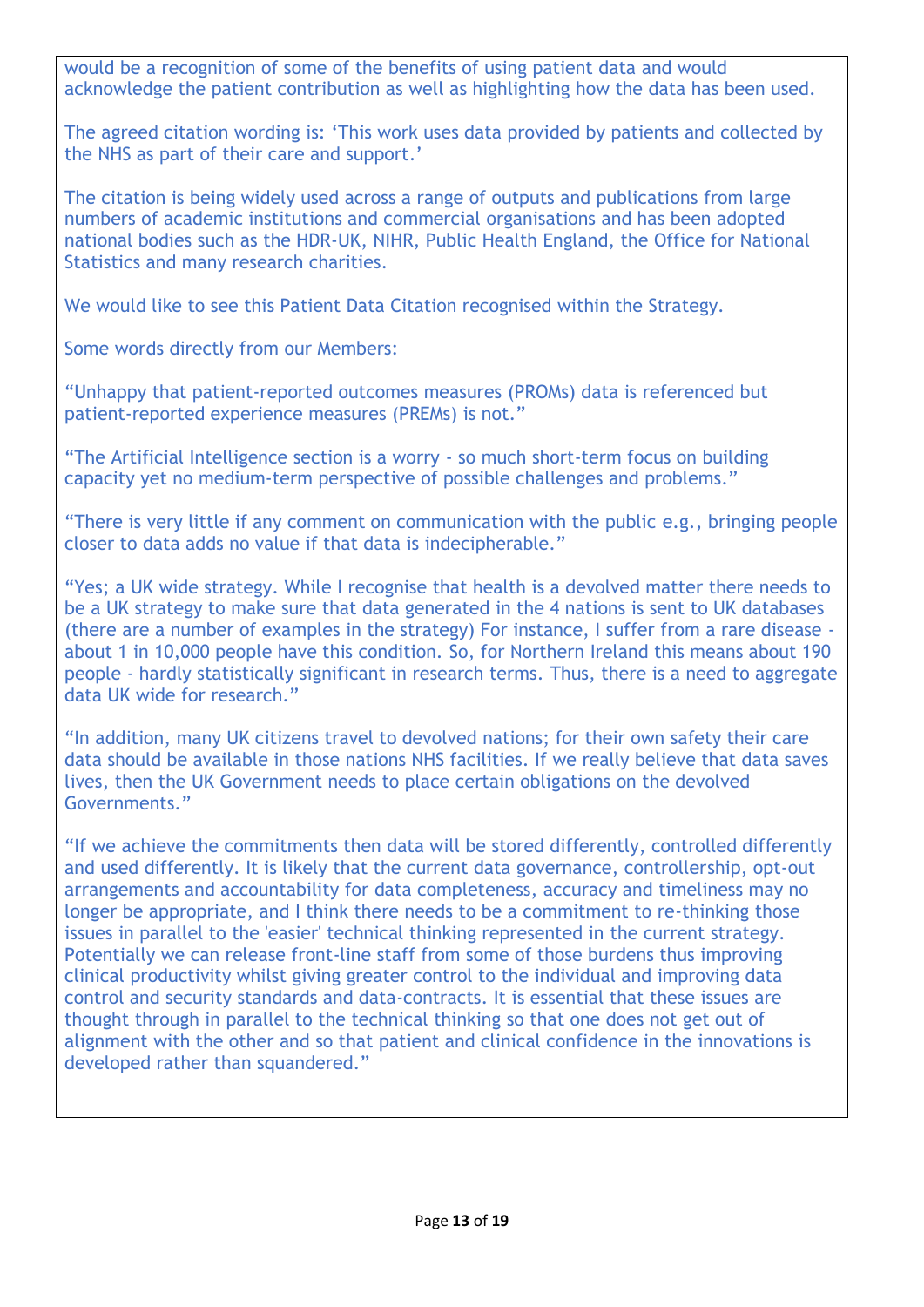How would you like to be informed in the future about the delivery of the commitments in the strategy? Tick all options that apply:

- Through updates and information on the NHSX website
- $\circ$  Through your professional body or representative group
- $\circ$ By attending webinars led by NHSX
- $\degree$  Through regional events where you can find out what this means for your area
- $\circ$  Other

Regular email updates and direct communication, not just passive ("it's on the website")

Stakeholder briefings but allowing time to question and discuss. Previous briefings have been far too rushed.

Through an involved patient voice/group working within the Strategy team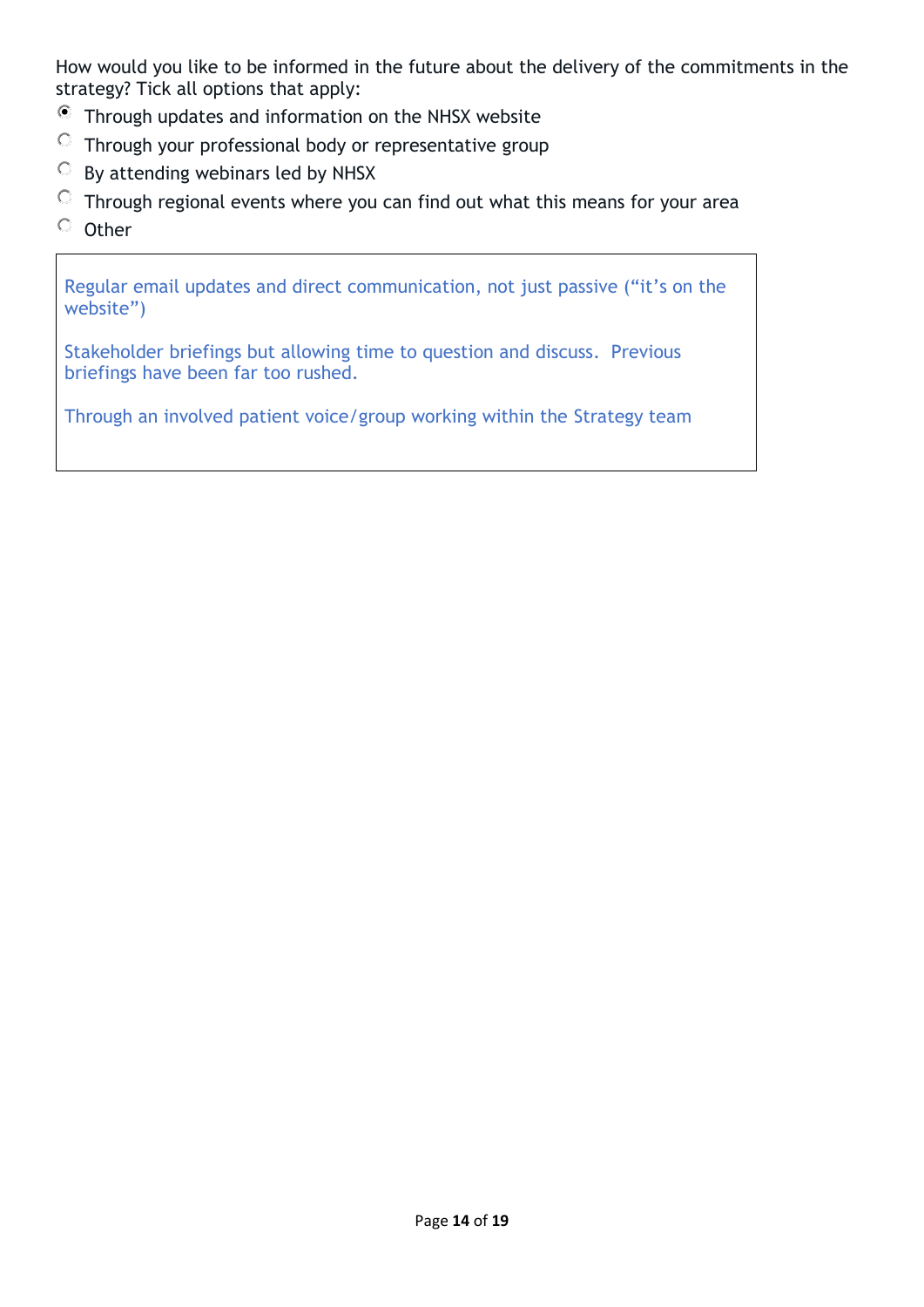What key themes do you think we should be focusing on in our broader public discussion? Tick all that apply:

- $\bullet$  Transparency and trust
- Access to health data
- $\bigcirc$ Choice and control of health data
- $\circ$  Health and care inequalities
- $O$  Other

If you chose other please specify

The broader public discussion needs to include all these things. But this does need to be a discussion rather than just an information-giving approach.

We believe it is essential to involve patients and the public in the design of the communications and the overall implementation plan, and in its delivery.

We need a continued and increased focus on the benefits (both in immediate personal care and long-term improvements). We must ensure that those benefits are seen to be local as well as national.

All data release registers should include planned benefits with a date and irrevocable commitment to report against realisation of those benefits and other benefits/learnings. The recent work led by HDR-UK about the lack of data release registers and the lack of consistency in those which do exist is relevant here.

Our recent experience in pushing for a data release register from the COVID-19 Data Store has, after 10 months of promises, still not seen any register published. This type of promise without action decreases trust even further.

Strong messages on security of data and controls over misuse.

Much greater transparency around data breaches with a clear statement of the impact, where the responsibility lay, the consequences for the responsible agency/agent and what will be done to prevent in the future.

We would like the patient voice to be included as an equal in the development and rollout of the broader public discussion.

Transparency should include:

- Case studies on how it benefits direct care and the downsides for health outcomes based on the current data islands.
- Comprehensive data use registers covering all uses beyond direct care and internal NHS planning.

Further clarity is needed on certain key questions, which seem not to be addressed in the Strategy:

• A clear statement of who is accountable for the accuracy, completeness and timeliness of the data held.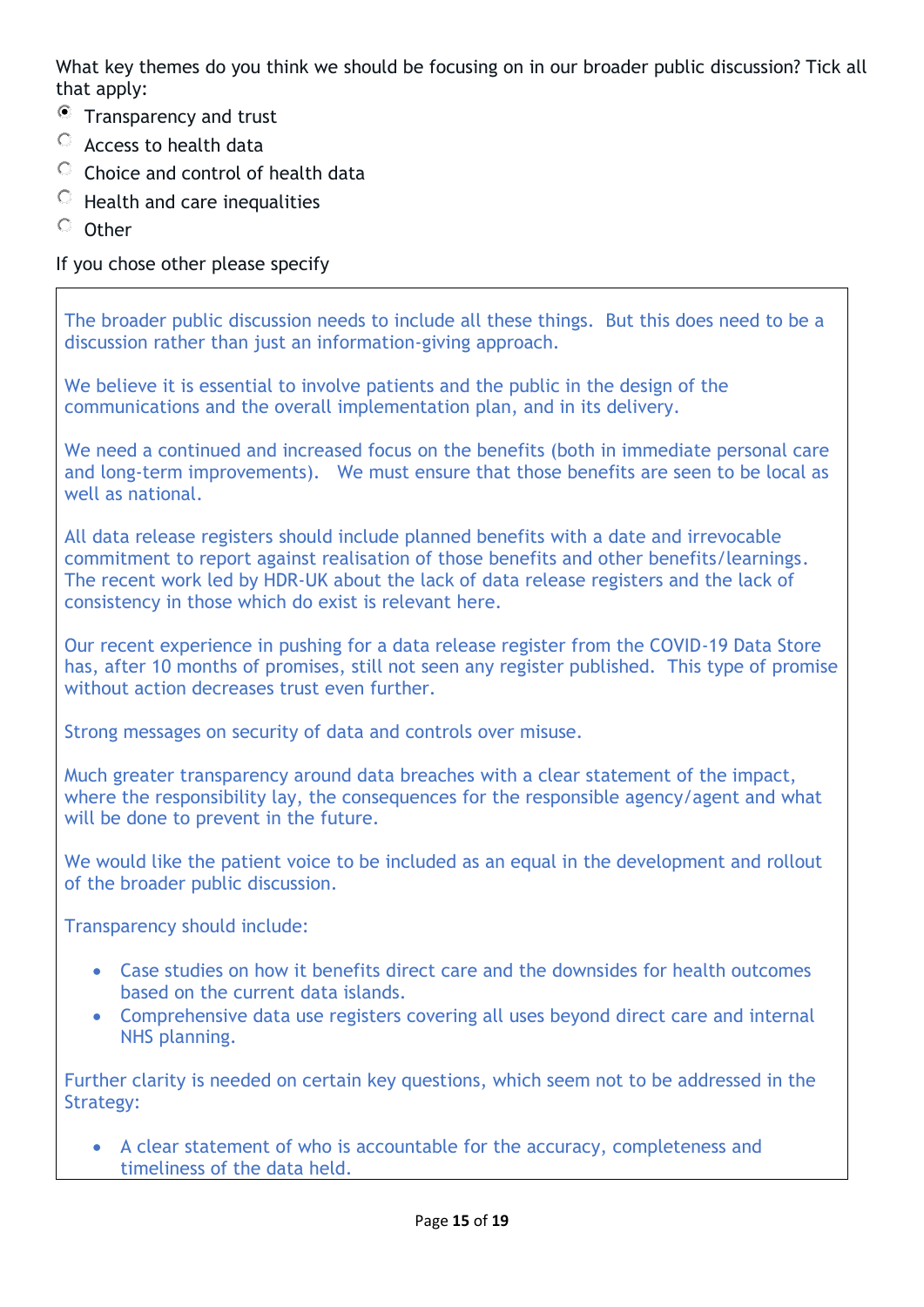- A clear statement that a clinician who does not take advantage of the national health record and therefore potentially provides sub-optimal treatment is accountable for the consequences.
- If we have a National Health Record, then presumably we will need a National Data Controller and the accountability of that person to control all uses of the data needs to be clear and he/she needs to be held to account. Would that allow GPs, for example, to move away from responsibilities on wider data control for which they may be unsuited and/or uninterested and focus on care for their patients?

### What are the three most important things that will help us deliver the strategy?

| There are more than the three requested, because we have listed below the various<br>challenges that were highlighted by Members.                                                                                                                                                                                                                                                    |
|--------------------------------------------------------------------------------------------------------------------------------------------------------------------------------------------------------------------------------------------------------------------------------------------------------------------------------------------------------------------------------------|
| Buy in by the public will be helped by those using patient data adopting some basic<br>principles:                                                                                                                                                                                                                                                                                   |
| <b>Individual Choice</b><br>Describe clearly how you have respected the wishes and preferences of patients<br>1.<br>regarding use of their data<br>Respect the wishes of patients in the National Data Opt-out and any patient-choice<br>2.<br>mechanisms that Trusts have adopted                                                                                                   |
| <b>Societal Benefit</b><br>Be explicit that the primary focus must always be on benefit to patients, relatives<br>3.<br>and carers<br>Demonstrate the benefits of what you do, and what you have done, and publish this<br>4.<br>openly                                                                                                                                              |
| <b>Patient Voice</b><br>Embed patient voices in all parts of the organisation and be responsive and<br>5.<br>accountable to them<br>Recognise the use of patent data by adopting the Patient Data Citation<br>6.<br>Be open to questions, and answer these questions openly, clearly and fully<br>7.                                                                                 |
| <b>Transparency</b><br>Be clear that if you receive financial returns from the use of data, commit to<br>8.<br>delivering fair value to the NHS in what you do and how you do it, and publish your<br>assessment of fair value<br>Be proactive - say what you do, how you do it, and publish this for transparency and<br>9.<br>in plain language suitable for its intended audience |
| Security<br>Ensure the security of patient data held in digital and other formats<br>10.                                                                                                                                                                                                                                                                                             |
| Some words directly from our Members are:                                                                                                                                                                                                                                                                                                                                            |
| "Budget, capability, capacity and bringing the public along with the proposals!<br>Funding"                                                                                                                                                                                                                                                                                          |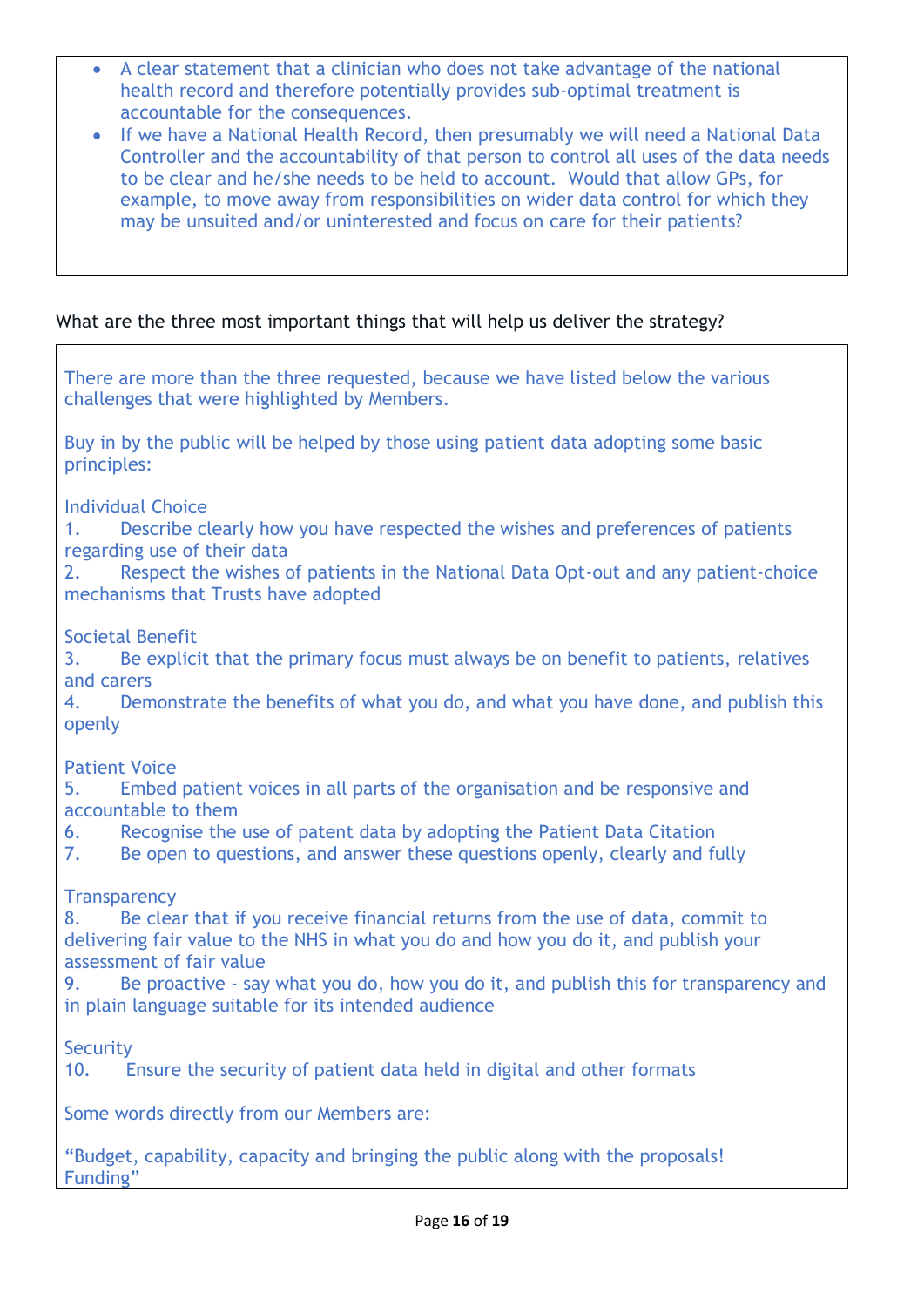"A programme Board driven at ministerial level"

"Clarity, consistency and consensus"

"Clear leadership and vision."

"Getting NHS organisations/staff onboard so that they express confidence in the direction and make sure that short term decisions support rather than inhibit the direction of travel."

"Gaining and retaining public support"

"Mixed public/professional workshops should be used to develop the ideas further and to question/challenge/enhance professional thinking."

"Clear communications of the benefits of:

• All clinicians treating me being able to see my full health record and thus provide better care with fewer risks

• Not having to repeat my health history repeatedly

• More efficiency and identification of opportunities to level-up across the NHS to help tackle inequalities

• Availability of better data to support research to drive better outcomes.

Clear communication of the controls and penalties around misuse of data"

### What are the three most significant challenges that could prevent us from delivering the strategy?

There are more than the three requested, because we have listed below the various challenges that were highlighted by Members:

"Budget, capability, capacity and bringing the public along with the proposals!"

"Public scepticism"

"GPs/BMA opposition"

"Stove piped data controllers"

"Misinformation, mistrust, inertia"

"Failure to articulate and communicate and thus convince stakeholders of the vision and its consequences and benefits"

"Lack of understanding or commitment to the vision within the NHS and possibly even opposition and intransigence within the NHS and its bodies leading to failure to get behind the goals and instead to rely on local/short-term thinking and problem fixing"

"Major \*\*\*\*-ups leading to loss of confidence"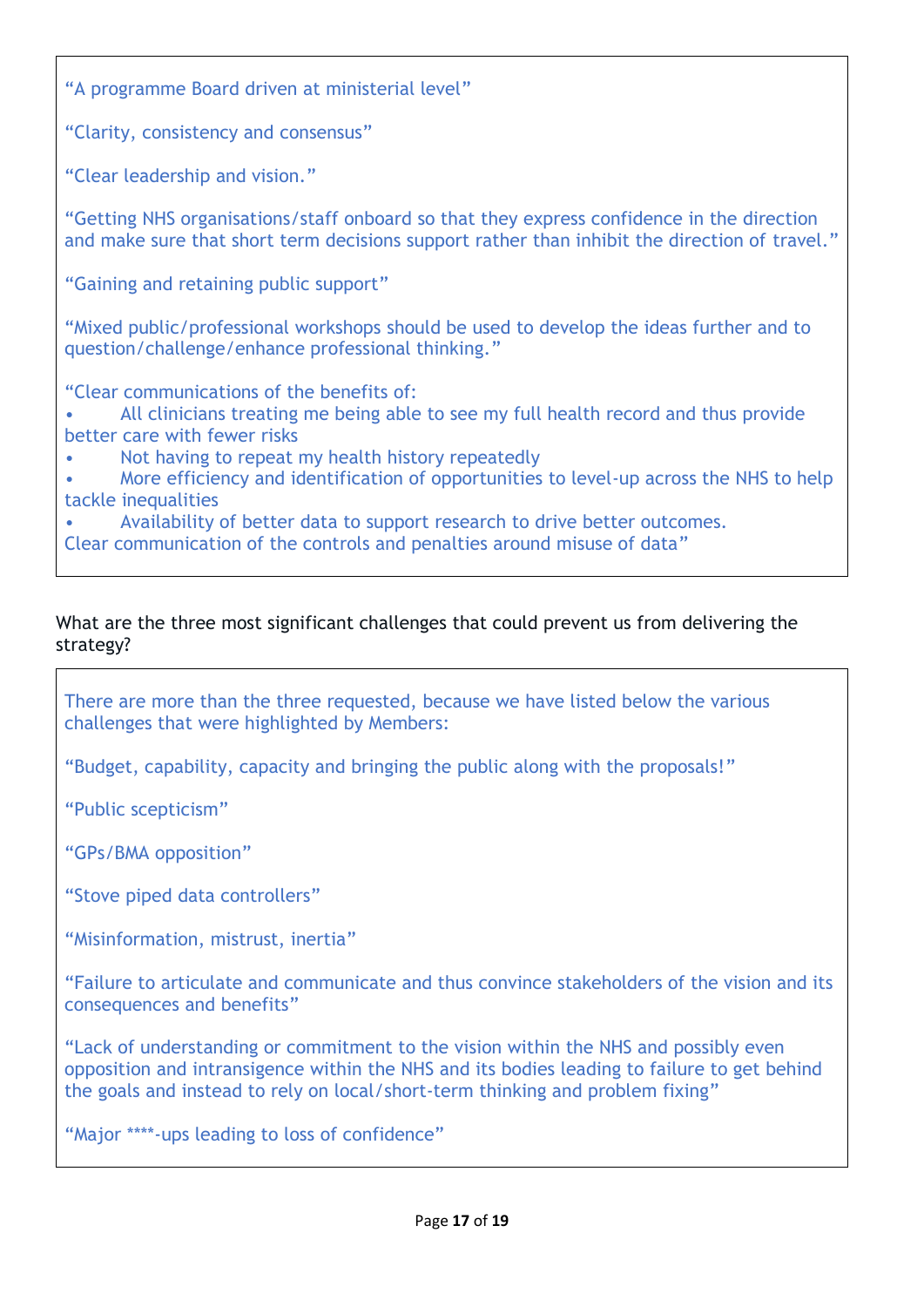"Real commitment across the NHS to separating the data layer as the key enabler to achieving the technical/operational goals."